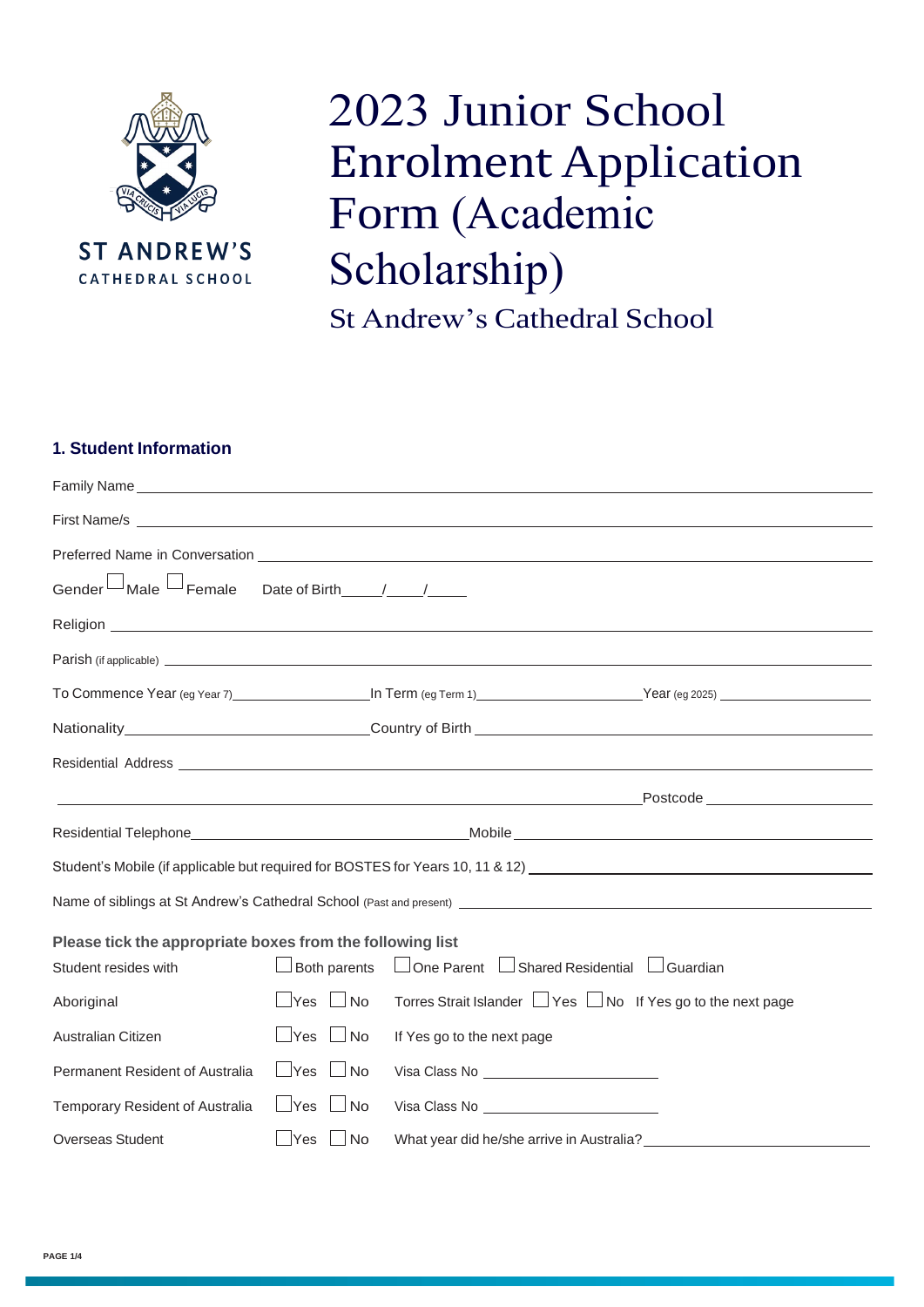#### **2. Parent information**

As your email address gives unique access to our Parent Portal, we need separate email addresses for each parent.

| Parent 1 Details □ Mother □ Father<br>$\mathbb{R}^n$                                                                                                                                                                                 |  |
|--------------------------------------------------------------------------------------------------------------------------------------------------------------------------------------------------------------------------------------|--|
|                                                                                                                                                                                                                                      |  |
|                                                                                                                                                                                                                                      |  |
|                                                                                                                                                                                                                                      |  |
| Residential Address <b>contract and a set of the contract of the contract of the contract of the contract of the contract of the contract of the contract of the contract of the contract of the contract of the contract of the</b> |  |
|                                                                                                                                                                                                                                      |  |
|                                                                                                                                                                                                                                      |  |
| Mobile experiments and the second state of the second state of the second state of the second state of the second state of the second state of the second state of the second state of the second state of the second state of       |  |
|                                                                                                                                                                                                                                      |  |
|                                                                                                                                                                                                                                      |  |
| Parent 2 Details □ Mother □ Father □ Other ■ Detail Barrent 2 Details                                                                                                                                                                |  |
|                                                                                                                                                                                                                                      |  |
|                                                                                                                                                                                                                                      |  |
|                                                                                                                                                                                                                                      |  |
| Residential Address entrance and a series of the series of the series of the series of the series of the series of the series of the series of the series of the series of the series of the series of the series of the serie       |  |
|                                                                                                                                                                                                                                      |  |
|                                                                                                                                                                                                                                      |  |
| Mobile experiments and the contract of the contract of the contract of the contract of the contract of the contract of the contract of the contract of the contract of the contract of the contract of the contract of the con       |  |
|                                                                                                                                                                                                                                      |  |
|                                                                                                                                                                                                                                      |  |
| <b>Guardian/Homestay Details (for overseas students)</b>                                                                                                                                                                             |  |
|                                                                                                                                                                                                                                      |  |
|                                                                                                                                                                                                                                      |  |
| Relationship to Student <b>container and a student of the students</b> and a students of the students of the students of                                                                                                             |  |
| Residential Address experiences and a series of the series of the series of the series of the series of the series of the series of the series of the series of the series of the series of the series of the series of the se       |  |
| <u> Postcode — Anno 1992, a constructor de la constructor de la constructor de la constructor de la constructor d</u>                                                                                                                |  |
|                                                                                                                                                                                                                                      |  |
| Mobile experiments and the second contract of the second contract of the second contract of the second contract of the second contract of the second contract of the second contract of the second contract of the second cont       |  |
|                                                                                                                                                                                                                                      |  |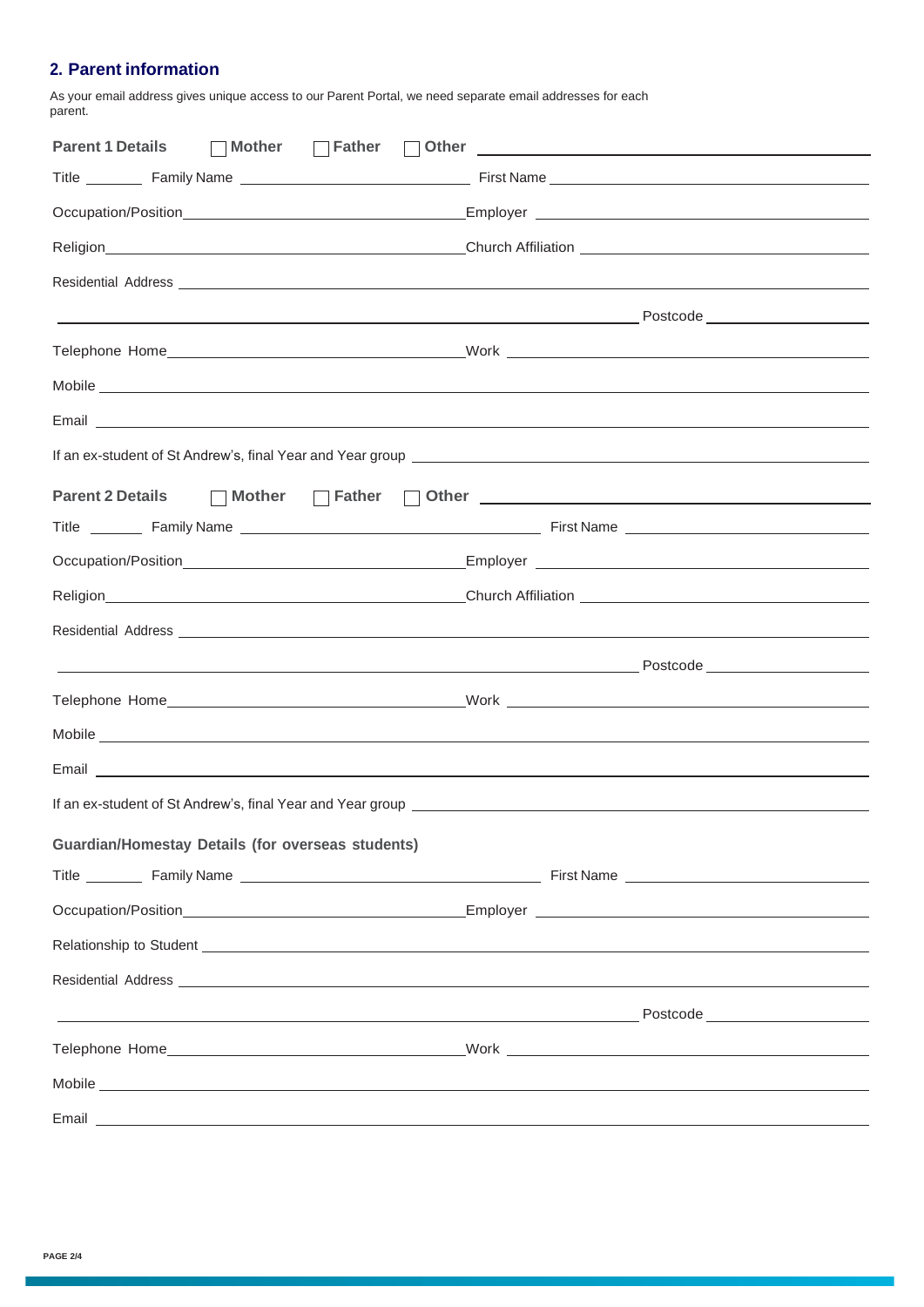#### **3. Student profile**

|  | enter a control de la característica de la característica de la característica de la característica de la característica de la característica de la característica de la característica de la característica de la característ |  |
|--|--------------------------------------------------------------------------------------------------------------------------------------------------------------------------------------------------------------------------------|--|
|  |                                                                                                                                                                                                                                |  |
|  |                                                                                                                                                                                                                                |  |
|  |                                                                                                                                                                                                                                |  |
|  |                                                                                                                                                                                                                                |  |
|  |                                                                                                                                                                                                                                |  |
|  |                                                                                                                                                                                                                                |  |
|  |                                                                                                                                                                                                                                |  |
|  |                                                                                                                                                                                                                                |  |
|  |                                                                                                                                                                                                                                |  |
|  |                                                                                                                                                                                                                                |  |
|  |                                                                                                                                                                                                                                |  |
|  |                                                                                                                                                                                                                                |  |
|  |                                                                                                                                                                                                                                |  |
|  |                                                                                                                                                                                                                                |  |
|  |                                                                                                                                                                                                                                |  |
|  |                                                                                                                                                                                                                                |  |
|  |                                                                                                                                                                                                                                |  |
|  |                                                                                                                                                                                                                                |  |
|  |                                                                                                                                                                                                                                |  |
|  |                                                                                                                                                                                                                                |  |
|  |                                                                                                                                                                                                                                |  |
|  |                                                                                                                                                                                                                                |  |
|  |                                                                                                                                                                                                                                |  |

It is important that we are informed of any academic or behavioural issues including any special needs the student has, such as medical or mental health issue, physical or intellectual conditions or disabilities. Please attach any relevant documentation, such as reports from health professionals or other consultants. If this section is not completed, we will assume the student has no special needs. Failure to complete this section accurately and fully may delay the enrolment process or prevent an offer of a place being made.

The School may collect information about the child's educational history from the child's previous school.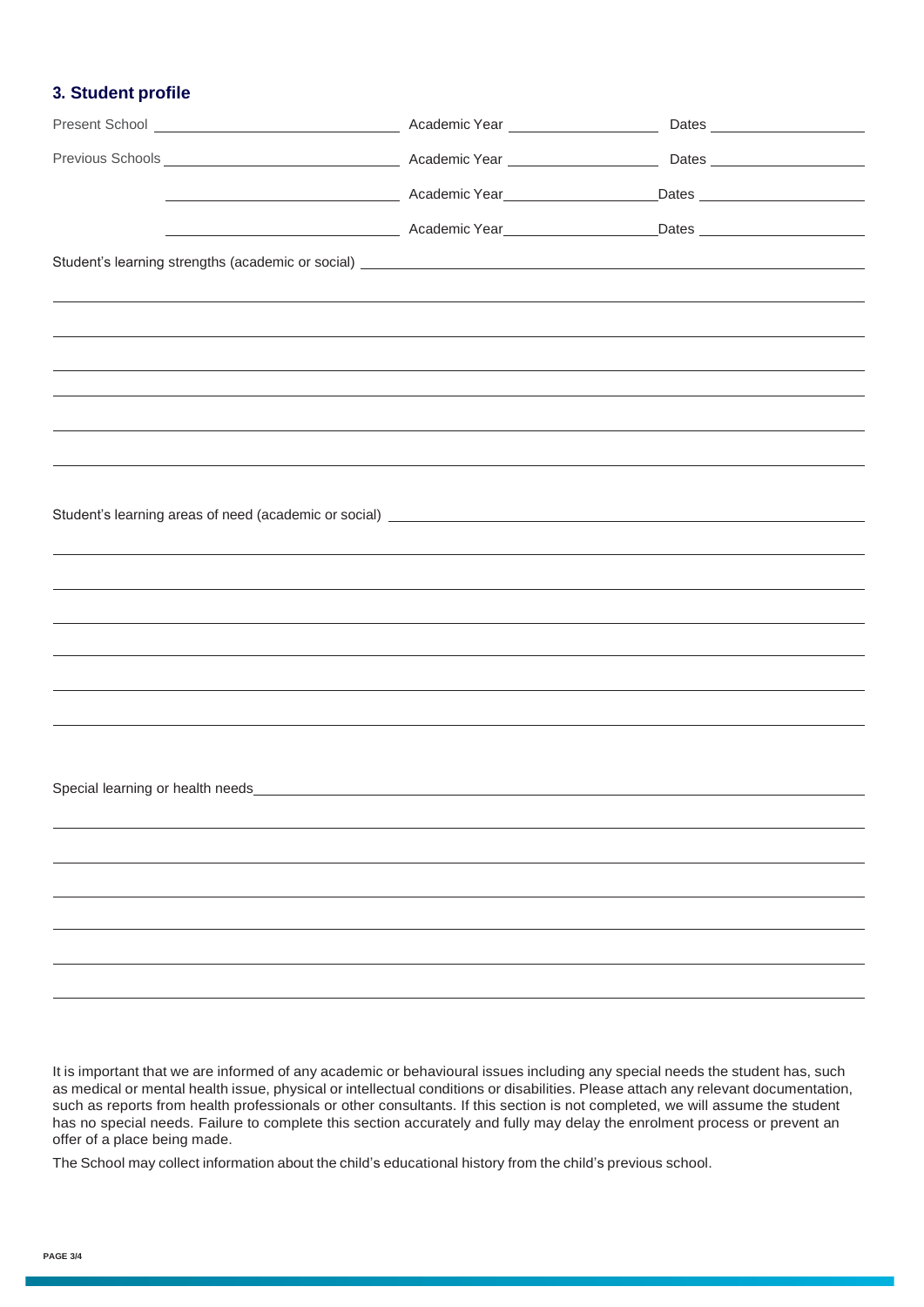#### **4. Application declaration**

- 1. I/We request that the above student be admitted to St Andrew's Cathedral School.
- 2. I/We have read and understand the School's Policy on Privacy.
- 3. I/We certify that the information given herein by me is complete, true and correct, and agree to update the school of any changes to the information provided.
- 4. I/we understand that the school may request my/our consent to collect information about my/our child from a third party and that the school may not be able to proceed with the enrolment process if such consent is not provided.

Signature of both Parents (or the Guardian)

| <b>Print Name</b> | <b>Relationship to Student</b> | Signature | Date |
|-------------------|--------------------------------|-----------|------|
| <b>Print Name</b> | <b>Relationship to Student</b> | Signature | Date |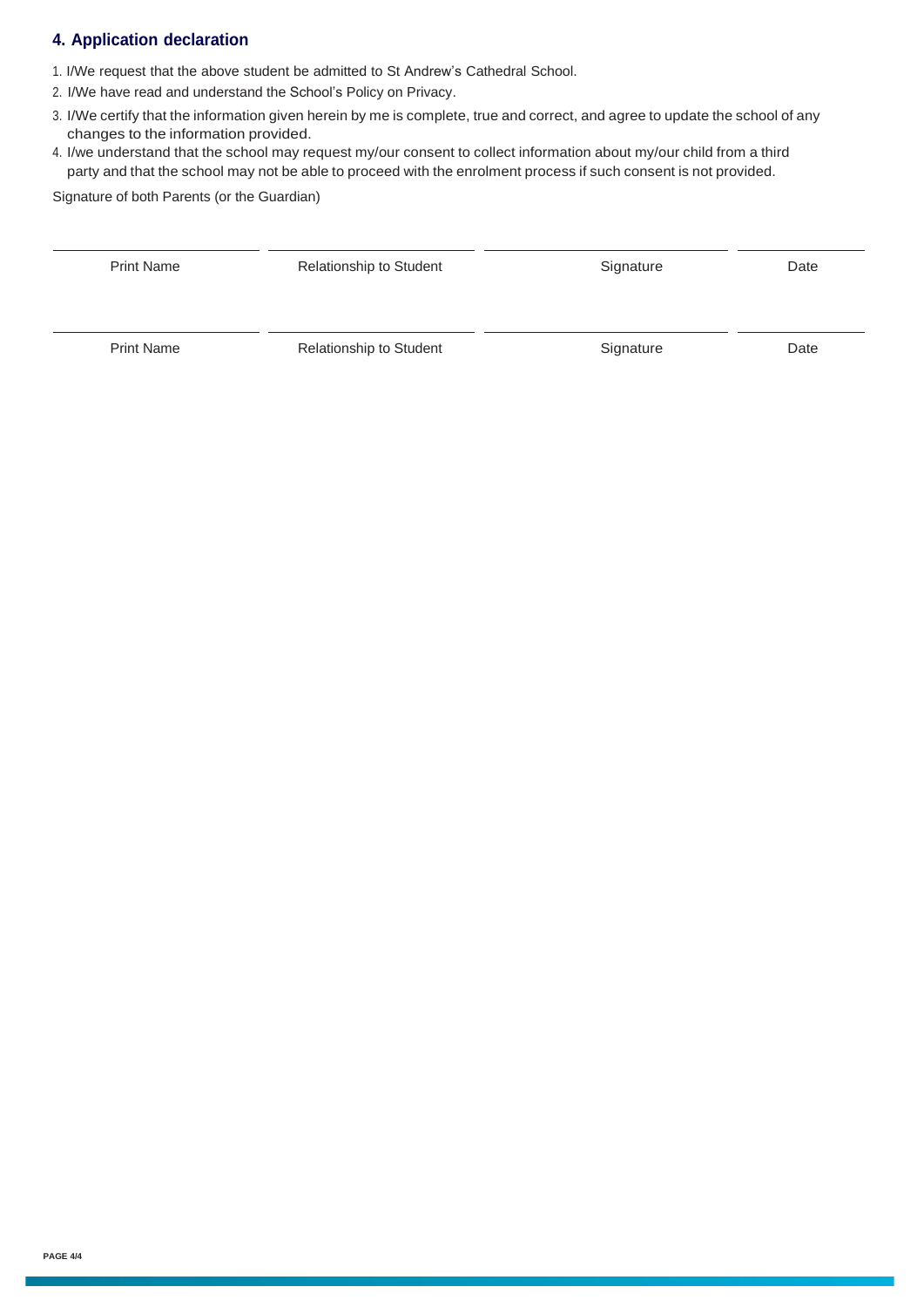**Please note:** This application requires the signature of BOTH parents or the guardian. If both parents signatures are not present, please indicate the circumstances.

> St Andrew's Cathedral School Sydney Square, Sydney NSW 2000 ABN 34 429 367 893 CRICOS Registration: The Council of